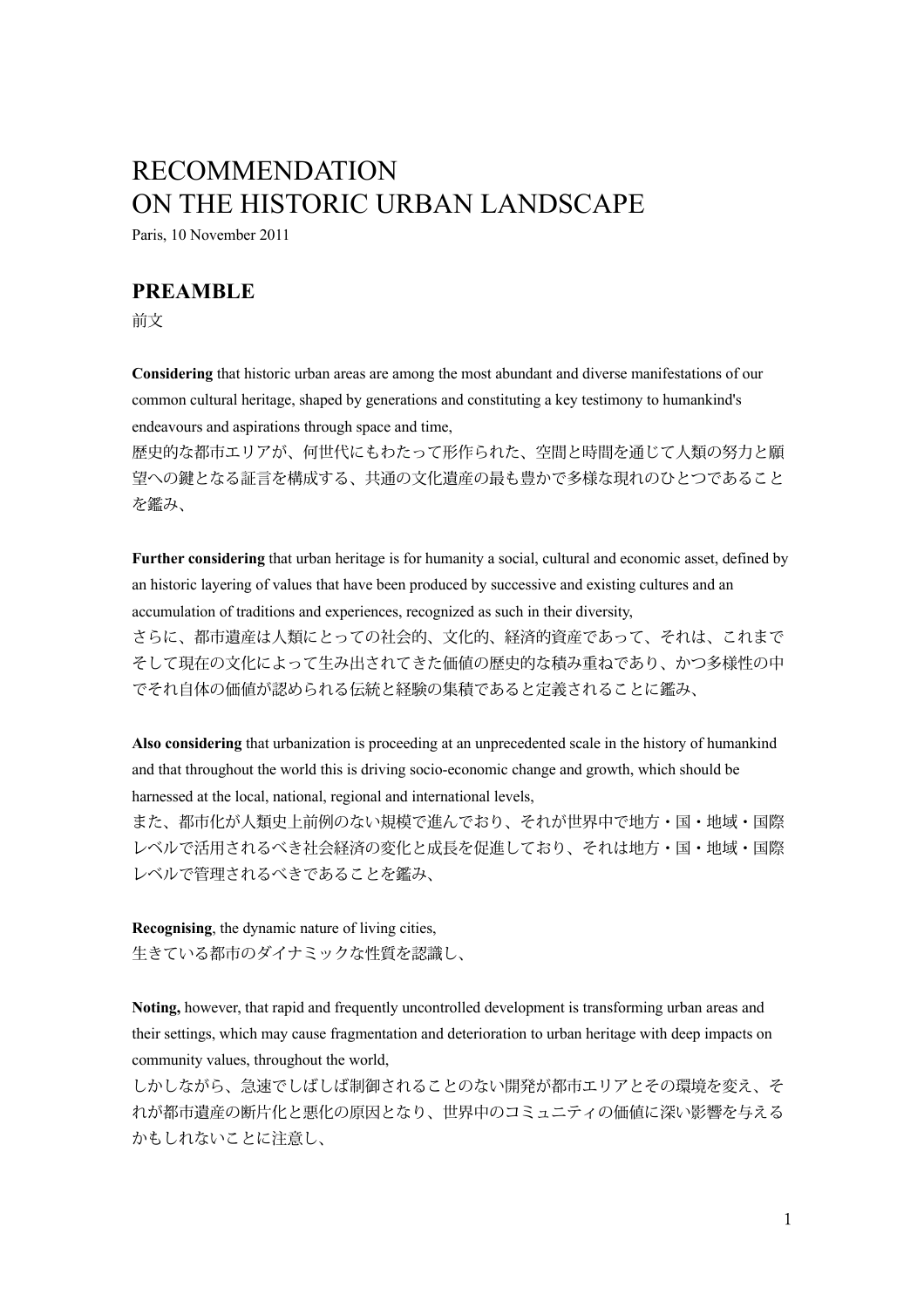**Considering**, therefore, that in order to support the protection of natural and cultural heritage, emphasis needs to be put on the integration of historic urban area conservation, management and planning strategies into local development processes and urban planning, such as, contemporary architecture and infrastructure development, for which the application of a landscape approach would help maintain urban identity,

したがって、自然および文化遺産の保護をサポートするために、強調する必要があるのは、歴 史的な都市エリアの保全・管理・計画を、戦略的に、地域の開発プロセスや都市計画、たとえ ば現代建築やインフラ開発に統合することあり、そのためにはランドスケープ・アプローチの 適用が都市のアイデンティティの維持に役立つことに鑑み、

**Considering** that the principle of sustainable development provides for the preservation of existing resources, the active protection of urban heritage and its sustainable management is a condition sine qua non of development,

持続可能な開発の原則が既存の資源の保護を規定していることを考えると、都市遺産の積極的 な保護とその持続可能な管理は、開発の不可欠な条件であり、

**Recalling** that a corpus of standard-setting documents, including conventions, recommendations and charters, exists on the subject of the conservation of historic areas  $\frac{1}{2}$ , all of which remain valid, 条約、勧告および憲章を含む、一連の標準を設定する文書が、歴史的エリアの保全をテーマと して存在し、そのすべてが有効であることを想起し、

**Noting**, however, that under processes of demographic shifts, global market liberalization and decentralization, as well as mass tourism, market exploitation of heritage, and climate change, conditions have changed and cities are subject to development pressures and challenges not present at the time of adoption of the last UNESCO recommendation on historic areas in 1976 (i.e. the Recommendation concerning the Safeguarding and Contemporary Role of Historic Areas),

しかしながら、人口動態の変化、グローバルな市場の自由化と分権化、マスツーリズム、市場 による歴史遺産の活用、気候変動のプロセスの下で状況は変化しており、都市は 1976 年の歴史 的地区に関する最後のユネスコ勧告(すなわち、歴史的地区の保護と現代の役割に関する勧

<sup>&</sup>lt;sup>1</sup> In particular the 1972 UNESCO Convention concerning the Protection of the World Cultural and Natural Heritage, the 2005 UNESCO Convention on the Protection and Promotion of the Diversity of Cultural Expressions, the 1962 UNESCO Recommendation concerning the Safeguarding of the Beauty and Character of Landscapes and Sites, the 1968 UNESCO Recommendation concerning the Preservation of Cultural Property Endangered by Public or Private Works, the 1972 UNESCO Recommendation concerning the Protection, at National Level, of the Cultural and Natural Heritage, the 1976 UNESCO Recommendation concerning the Safeguarding and Contemporary Role of Historic Areas; the 1964 ICOMOS International Charter for the Conservation and Restoration of Monuments and Sites (Venice Charter), the 1982 ICOMOS International Charter for Historic Gardens (Florence Charter), and the 1987 ICOMOS Charter for the Conservation of Historic Towns and Urban Areas (Washington Charter), the 2005 ICOMOS Xi'an Declaration, as well as the 2005 Vienna Memorandum.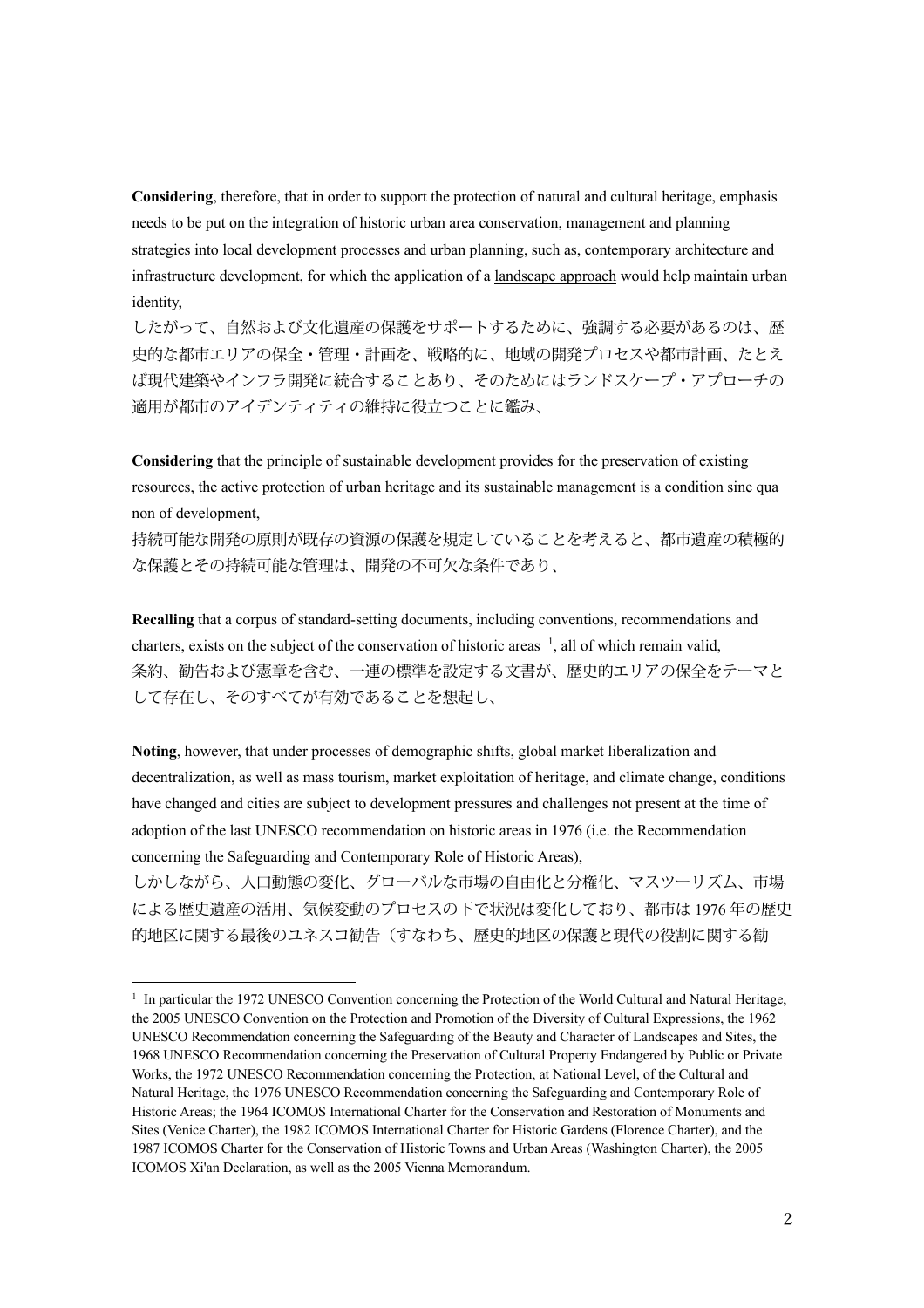告)の採択時には存在しなかった開発圧力や課題にさらされていることに注意し、

**Further noting** the evolution of the concepts of culture and heritage and of the approaches to their management, through the combined action of local initiatives and international meetings<sup>2</sup>, which have been useful in guiding policies and practices worldwide,

さらに、文化と遺産の概念とそれらの管理へのアプローチが進化し、地域のイニシアティブと 国際会議を組み合わせた行動を通じて、世界の政策と実践を導くのに役立ってきたことに注目 し、

**Desiring** to supplement and extend the application of the standards and principles laid down in existing international instruments,

既存の国際文書に規定されている基準と原則の適用を補足し拡張することを願い、

**Having before it** proposals concerning the historic urban landscape as an approach to urban heritage conservation, which appear on the session's agenda as item 8.1,

本会期の議題 8.1 に掲載された、都市遺産保全へのアプローチとしての HUL に関する提案を受 け

**Having decided at** its thirty-fifth session that this issue should be addressed through a Recommendation to Member States,

第 35 会期において、この問題は加盟国へ勧告を通じて取り組まれるべきであると決定し、

**Adopts** the present Recommendation. The General Conference recommends that Member States adopt the appropriate legislative institutional framework and measures, with a view to apply the principles and norms set out in this Recommendation in the territories under their jurisdiction. 現在の勧告を採用する。総会は、加盟国が管轄下の領域でこの勧告に定められた原則と規範を 適用する観点から、適切な立法上の制度的枠組みと措置を採択することを勧告する。

The General Conference recommends that Member States bring this Recommendation to the attention of the local, national and regional authorities and

of institutions, services or bodies and associations concerned with the safeguarding, conservation and management of historic urban areas and their wider geographical settings.

<sup>&</sup>lt;sup>2</sup> 2 In particular the 1982 World Conference on Cultural Policies in Mexico City, the 1994 Nara Meeting on Authenticity, the 1995 summit of the World Commission on Culture and Development, the 1996 HABITAT II Conference in Istanbul with ratification of Agenda 21, the 1998 UNESCO Intergovernmental Conference on Cultural Policies for Development in Stockholm, the 1998 joint World Bank-UNESCO Conference on Culture in Sustainable Development-Investing in Cultural and Natural Endowments, the 2005 International Conference on World Heritage and Contemporary Architecture in Vienna, the 2005 ICOMOS General Assembly on the Setting of Monuments and Sites in Xi'an, and the 2008 ICOMOS General Assembly on the Spirit of Place in Quebec.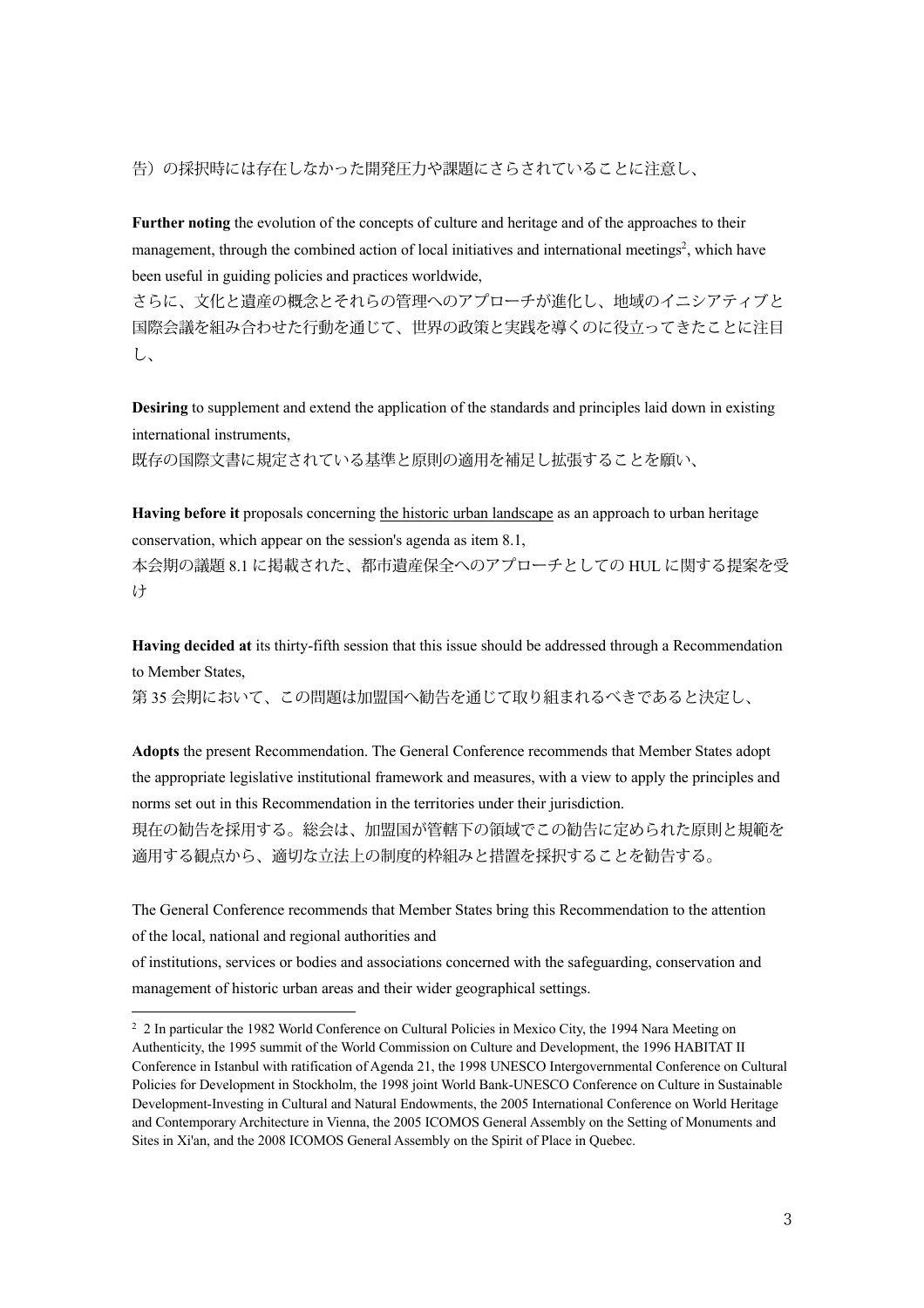総会は、加盟国がこの勧告を、地方・国・地域の当局、および歴史的都市エリアとより広範な 地理的環境の保護・保全・管理に関係する機関・サービス、団体・団体に周知することを勧告 する。

## **INTRODUCTION**

序

1. Our time is witness to the largest human migration in history. Now, more than half of the world's population lives in urban areas. Urban areas are increasingly important as engines of growth and as centres of innovation and creativity; they provide opportunities for employment and education and respond to people's evolving needs and aspirations.

1. 私たちの時代は、歴史上最大の人口の移動を目撃している。現在、世界の人口の半分以上が 都市エリアに住む。都市エリアは、成長の原動力として、そして革新と創造の中心としてます ます重要になっている;都市は雇用と教育の機会を提供し、人々の進化するニーズと願望に応 えている。

2. Rapid and uncontrolled urbanization, however, may frequently result in social and spatial fragmentation and in a drastic deterioration of the quality of the urban environment and of the surrounding rural areas. Notably, this may be due to excessive building density, standardized and monotonous buildings, loss of public space and amenities, inadequate infrastructure, debilitating poverty, social isolation, and an increasing risk of climate-related disasters.

2. しかしながら、急速で制御されていない都市化は、しばしば社会的および空間的な断片化を もたらし、都市環境および周辺の農村地域の質の劇的な悪化をもたらす可能性がある。特に、 これは、過度の建物密度、標準化され退屈な建物、公共空間とアメニティの喪失、不十分なイ ンフラストラクチャ、身体を蝕む貧困、社会的孤立、および気候関連災害の増大するリスクの 原因となる可能性がある。

3. Urban heritage, including its tangible and intangible components, constitutes a key resource in enhancing the liveability of urban areas and fosters economic development and social cohesion in a changing global environment. As the future of humanity hinges on the effective planning and management of resources, conservation has become a strategy to achieve a balance between urban growth and quality of life on a sustainable basis.

3. 都市の歴史遺産は、有形無形の要素を含み、都市エリアの住みやすさを高める上で重要な資 源を構成し、変化する地球環境における経済発展と社会的結束を育む。人類の未来は資源の効 果的な計画と管理にかかっている。なので、保全は持続可能な形で都市の成長と生活の質のバ ランスを達成するための戦略となる。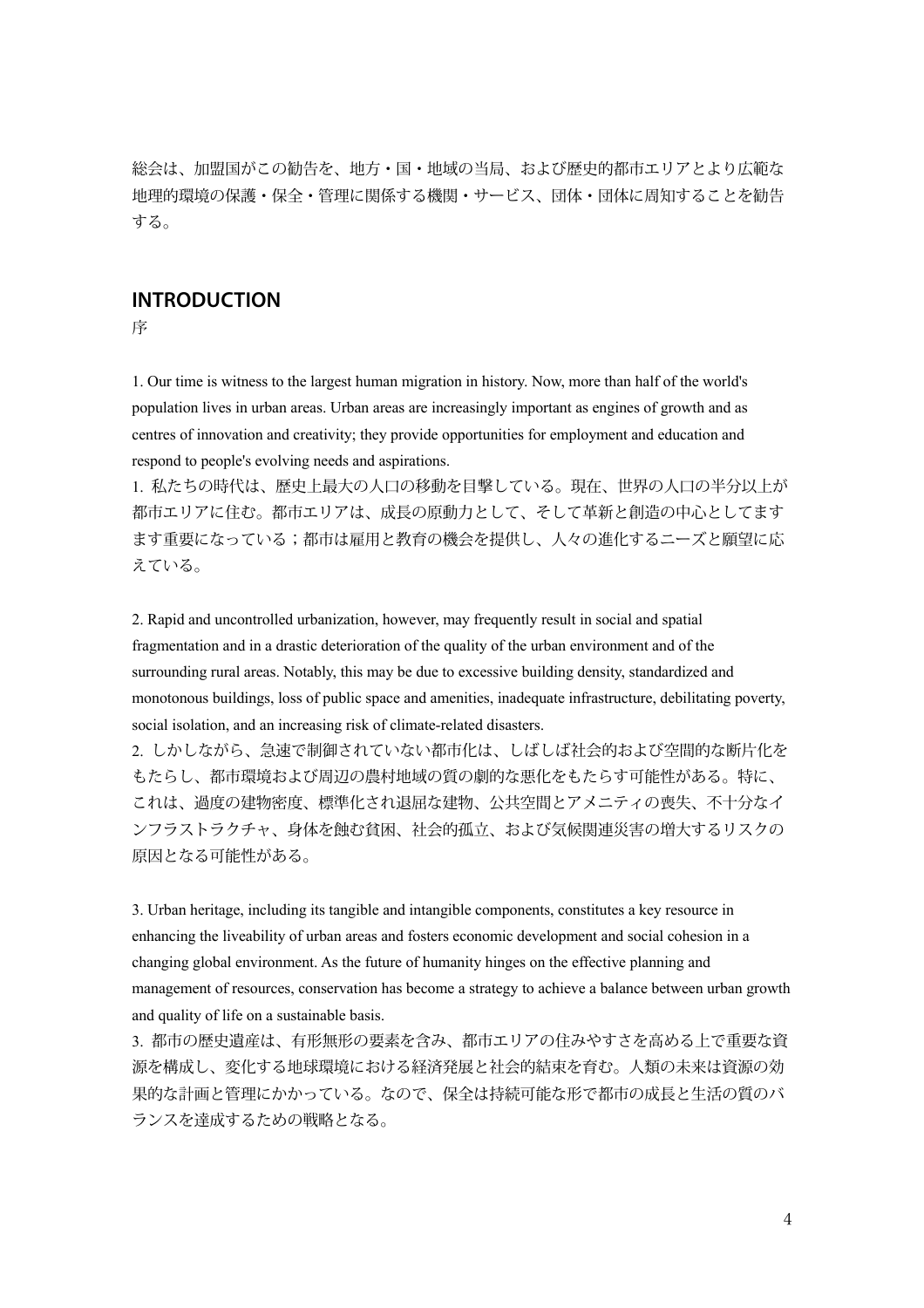4. In the course of the past half century, urban heritage conservation has emerged as an important sector of public policy worldwide. It is a response to the need to preserve shared values and to benefit from the legacy of history. However, the shift from an emphasis on architectural monuments primarily towards a broader recognition of the importance of the social, cultural and economic processes in the conservation of urban values, should be matched by a drive to adapt the existing policies and to create new tools to address this vision.

4. 過去半世紀間、都市遺産の保全は、世界の公共政策の重要な部門として浮上した。それは、 共有された価値を維持し、歴史遺産から利益を得る必要性へ呼応したものだった。しかしなが ら、建築的記念物の保存から、都市の価値の保護において社会的・文化的・経済的プロセスを 重要するより幅広の認識へのシフトは、既存の政策を適用し、このビジョンを扱う新しいツー ルを作り出す取り組みと組み合わされるべきだ。

5. This Recommendation addresses the need to better integrate and frame urban heritage conservation strategies within the larger goals of overall sustainable development, in order to support public and private actions aimed at preserving and enhancing the quality of the human environment. It suggests a landscape approach for identifying, conserving and managing historic areas within their broader urban contexts, by considering the inter-relationships of their physical forms, their spatial organization and connection, their natural features and settings, and their social, cultural and economic values. 5. この勧告は、総合的な持続可能な発展というより大きな目標の中に、都市遺産保全の戦略を よりよく統合し枠組みをつくる必要について取り扱い、人間の環境の質の維持と向上を目的と した公共および民間の行動を支援する。この勧告は、より広い都市の文脈の中で、歴史的エリ アを特定し・保全し・管理するためのランドスケープ・アプローチを提案し、物理的な形態、 空間的な組織と関係、自然の特徴と環境、および社会的・文化的・経済的価値の内的相互関係 を検討する。

6. This approach addresses the policy, governance and management concerns involving a variety of stakeholders, including local, national, regional, international, public and private actors in the urban development process.

6. このアプローチは、都市開発プロセスにおける地方・国・地域・国際・公的および私的な主 体を含む、さまざまな利害関係者が関与する方針・ガバナンスおよびマネジメントに関するこ とを扱う。

7. This Recommendation builds upon the four previous UNESCO Recommendations related to heritage preservation, recognizing the importance and the validity of their concepts and principles in the history and practice of conservation. In addition, modern conservation conventions and charters address the many dimensions of cultural and natural heritage and constitute the foundations for this Recommendation. 7. この勧告は、歴史遺産保存に関連する4つの以前のユネスコ勧告に基づいており、保全の歴 史と実践におけるそれらの概念と原則の重要性と妥当性を認識している。さらに、現代の保護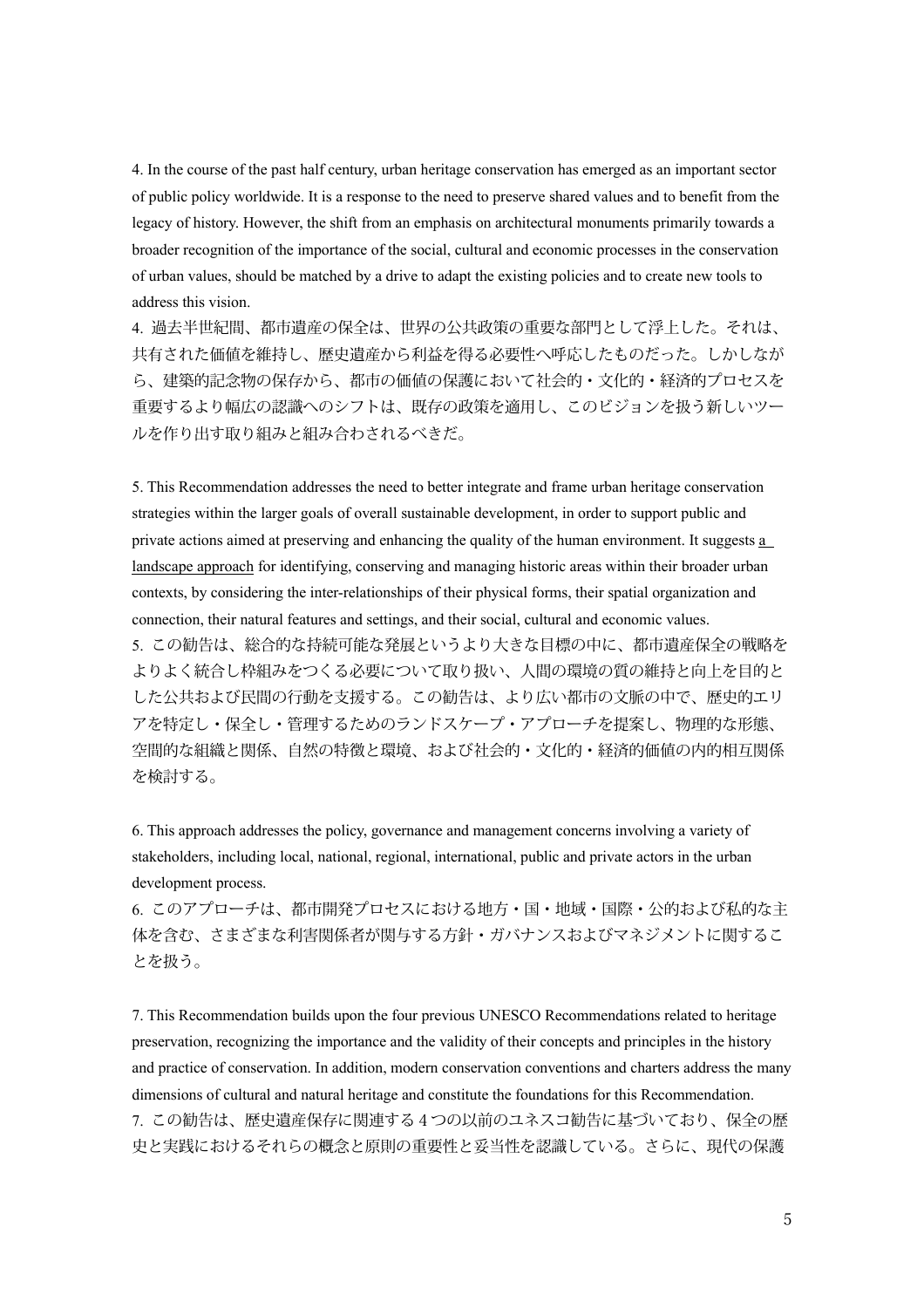条約と憲章は、文化的遺産と自然遺産の多くの側面について扱っており、この勧告の基礎を構 成している。

### **I. DEFINITION**

定義

8. The historic urban landscape is the urban area understood as the result of a historic layering of cultural and natural values and attributes, extending beyond the notion of "historic centre" or "ensemble" to include the broader urban context and its geographical setting.

8. HULは、文化的および自然的な価値と属性が歴史的に積み重なった結果として理解される 都市エリアであり、「歴史的中心」または「アンサンブル」の概念を超えて広がる、より広い都 市の文脈とその地理的環境を含む。

9. This wider context includes notably the site's topography, geomorphology, hydrology and natural features; its built environment, both historic and contemporary; its infrastructures above and below ground; its open spaces and gardens, its land use patterns and spatial organization; perceptions and visual relationships; as well as all other elements of the urban structure. It also includes social and cultural practices and values, economic processes and the intangible dimensions of heritage as related to diversity and identity.

9. このより広い文脈には特に以下を含む:サイトの地誌、地形学、水文学および自然の特徴; 歴史的および現代の人工的環境;地上と地下のインフラストラクチャ;そのオープンスペース と庭園;その土地利用パターンと空間構成;知覚的および視覚的関係;都市構造のすべてのそ の他の要素。さらに、以下を含む:社会的および文化的慣習と価値;経済プロセス、および多 様性とアイデンティティに関わる歴史遺産の無形の側面。

10. This definition provides the basis for a comprehensive and integrated approach for the identification, assessment, conservation and management of historic urban landscapes within an overall sustainable development framework.

10.この定義は、持続可能な発展全体のフレームワークの中でのHULの特定・評価・保全・お よび管理のための包括的かつ統合されたアプローチの基礎を定める。

11. The historic urban landscape approach aims at preserving the quality of the human environment, enhancing the productive and sustainable use of urban spaces while recognizing their dynamic character, and promoting social and functional diversity. It integrates the goals of urban heritage conservation and those of social and economic development. It is rooted in a balanced and sustainable relationship between the urban and natural environment, between the needs of present and future generations and the legacy from the past.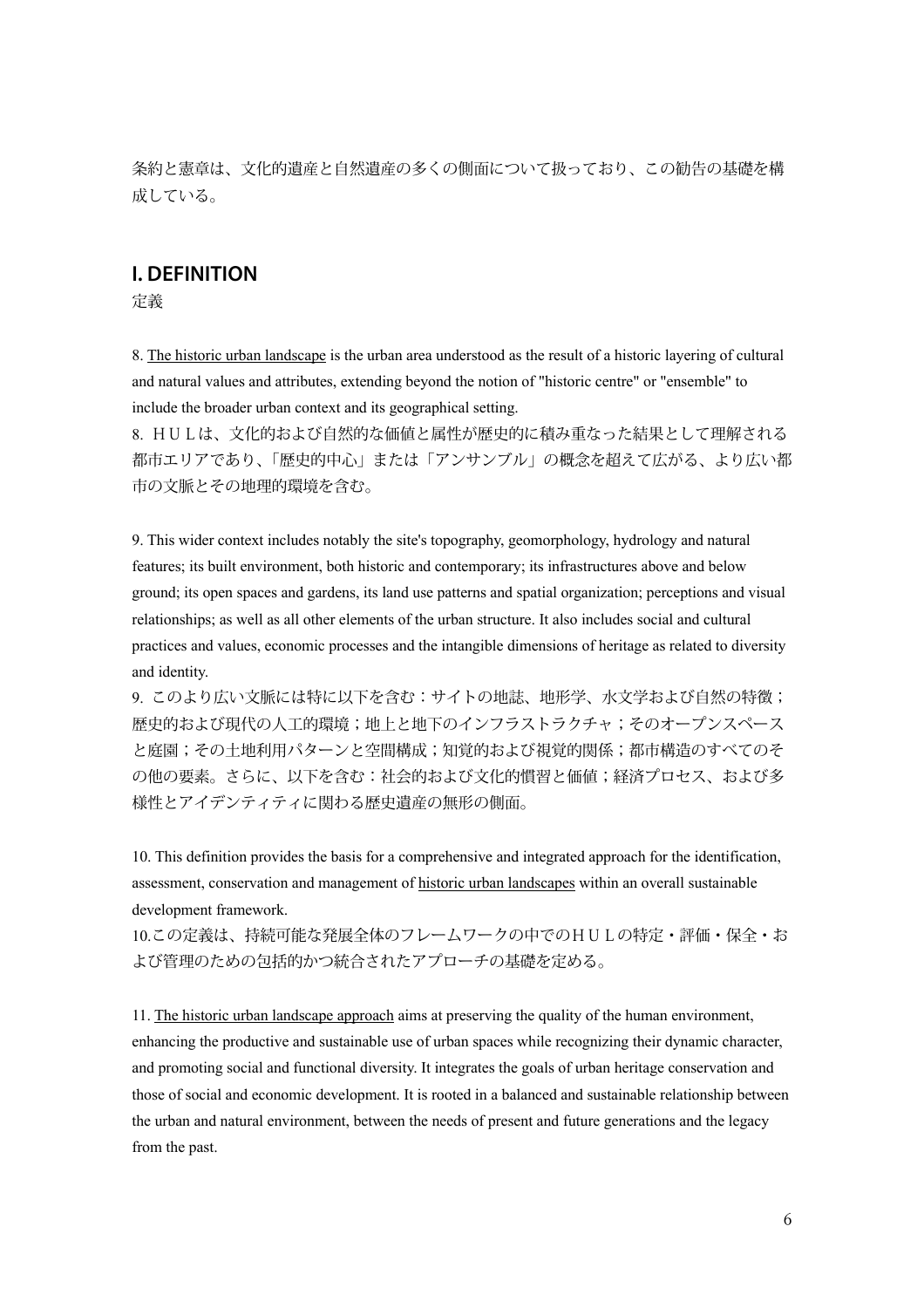11. HULアプローチは、人間環境の質を維持し、都市空間の生産的で持続可能な使用を強化 しながら、その動的な特徴を認識し、社会的および機能的な多様性を促進することを目的とし ている。それは、都市遺産保護の目標と社会的および経済的発展の目標を統合する。それは、 都市と自然環境の間、現在と将来の世代のニーズと過去からの遺産の間のバランスの取れた持 続可能な関係に根ざしている。

12. The historic urban landscape approach considers cultural diversity and creativity as key assets for human, social and economic development and provides tools to manage physical and social transformations and to ensure that contemporary interventions are harmoniously integrated with heritage in a historic setting and take into account regional contexts of local communities while respecting the values of the national and international communities.

12. HULアプローチは、文化的多様性と創造性を人間・社会・経済の発展の重要な資産と見 なし、物理的および社会的変化を管理し、以下を確実にするツールを提供する:現代の介入 が、歴史的環境の遺産と調和して統合され、国内および国際社会の価値を尊重しながら、ロー カル・コミュニティの地域的文脈を考慮に入れる。

## **II. CHALLENGES AND OPPORTUNITIES FOR THE HISTORIC URBAN LANDSCAPE**

II. HULへの挑戦と機会

14. The existing UNESCO Recommendations recognize the important role of historic areas in modern societies. They also identify a number of specific threats to the conservation of historic areas and provide general principles, policies and guidelines to meet such challenges.

14. 既存のユネスコの勧告は、現代社会における歴史的地域の重要な役割を認識している。そ れらはまた、歴史的地域の保全へのいくつかの特定の脅威を特定し、そのような課題に対処す るための一般的な原則・ポリシーおよびガイドラインを提供している。

15. The historic urban landscape approach reflects the fact that the discipline and practice of urban heritage conservation have evolved significantly in recent decades, enabling policy-makers and managers to deal more effectively with new challenges and opportunities. The historic urban landscape approach supports communities in their quest for development and adaptation, while retaining the characteristics and values linked to their history, collective memory, and to the environment.

15. HULアプローチは、以下の事実を反映している:都市遺産保護の規律と実践がこの数十 年で大幅に進化し、政策立案者と管理者が新しい課題と機会により効果的に対処できるように なった。HULアプローチは、コミュニティを、その歴史、集合的記憶、環境にリンクされた 特性と価値を維持しながら、開発と適応を追求しながら支援する。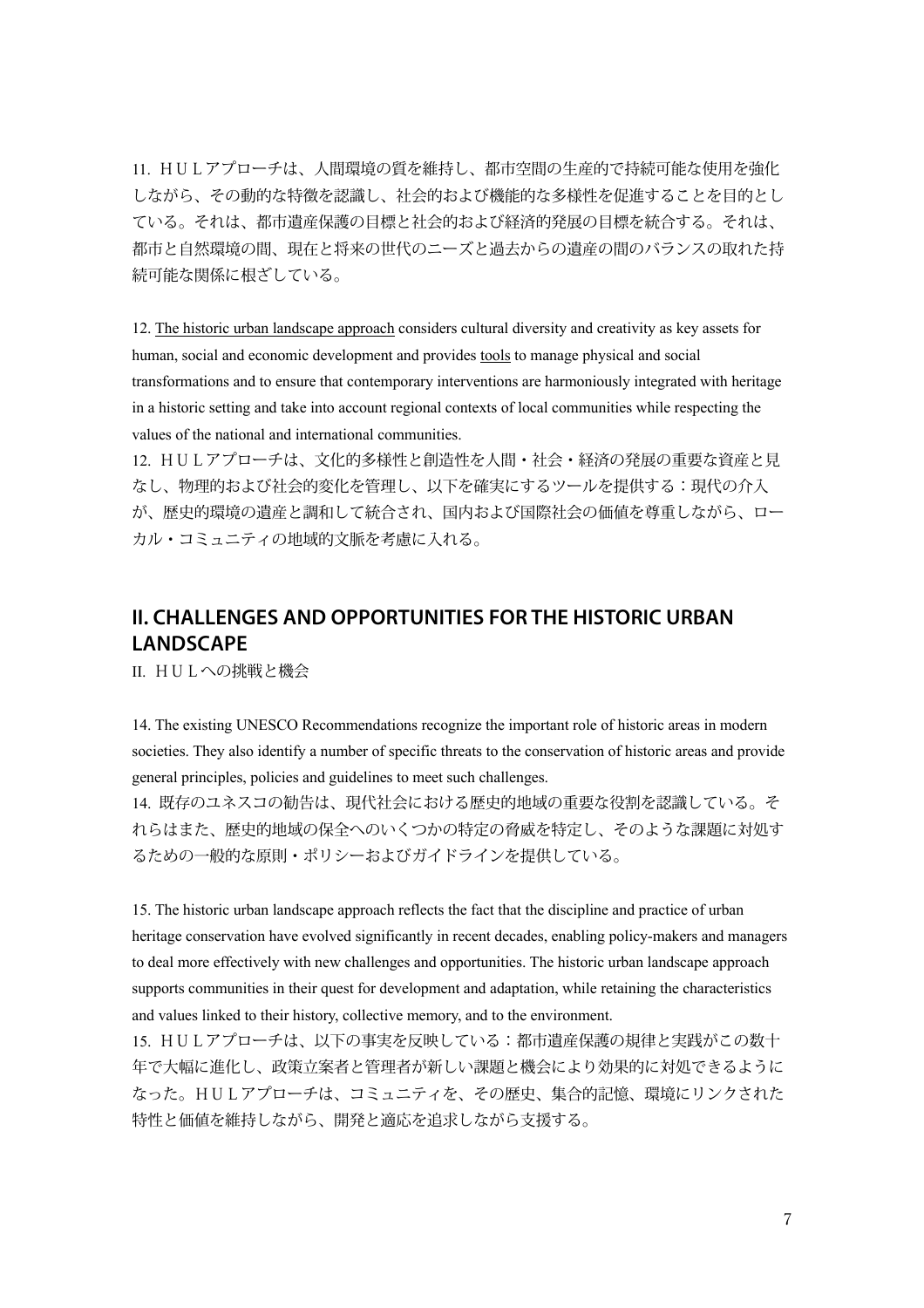16. In the past decades, due to the sharp increase in the world's urban population, the scale and speed of development and the changing economy, urban settlements and their historic areas have become centres and drivers of economic growth in many regions of the world, and have taken on a new role in cultural and social life. As a result, they have also come under a large array of new pressures, including: 16. 過去数十年間、世界の都市人口の急激な増加、開発の規模と速度および変化する経済によ り、都市集落とその歴史的地域は、世界の多くの地域における経済成長の中心と推進力となっ てきた。そして文化的・社会的生活の中で新しい役割を果たしてきた。その結果、それらはま た、以下を含む、多くの新しいプレッシャーにさらされている。

#### **Urbanization and Globalization**

17. Urban growth is transforming the essence of many historic urban areas. Global processes have a deep impact on the values attributed by communities to urban areas and their settings, and on the perceptions and realities of inhabitants and users. On the one hand, urbanization provides economic, social and cultural opportunities that can enhance the quality of life and traditional character of urban areas; on the other hand, the unmanaged changes in urban density and growth can undermine the sense of place, integrity of the urban fabric, and the identity of communities. Some historic urban areas are losing their functionality, traditional role and populations. The historic urban landscape approach may assist in managing and mitigating such impacts.

17. 都市の成長は、多くの歴史的な都市エリアの本質を変えつつある。グローバル化は、コミ ュニティが都市エリアとその環境に帰する価値、および住民とユーザーの認識と現実に深い影 響を与えている。一方で、都市化は、生活の質と都市部の伝統的な特徴を向上させることがで きる経済的・社会的および文化的な機会を提供している;他方で、都市の密度と成長がマネジ メントを欠いたまま変化することは、場所の感覚、都市構造の完全性、コミュニティのアイデ ンティティを損なう可能性がある。一部の歴史的な都市エリアは、機能性・伝統的な役割およ び人口を失いつつある。HULは、そのような影響の管理と緩和に役立つ可能性がある。

#### **Development**

18. Many economic processes offer ways and means to alleviate urban poverty and to promote social and human development. The greater availability of innovations, such as information technology and sustainable planning, design and building practices, can improve urban areas, thus enhancing the quality of life. When properly managed through the historic urban landscape approach, new functions such as services and tourism, are important economic initiatives that can contribute to the well-being of the communities and to the conservation of historic urban areas and their cultural heritage while ensuring economic and social diversity and the residential function. Failing to capture these opportunities leads to unsustainable and unviable cities, just as implementing them in an inadequate and inappropriate manner results in the destruction of heritage assets and irreplaceable losses for future generations. 18. 多くの経済プロセスは、都市の貧困を緩和し、社会的発展と人間開発を促進する方法と手 段を提供している。情報技術や持続可能な計画、設計と建設の実践などのイノベーションの利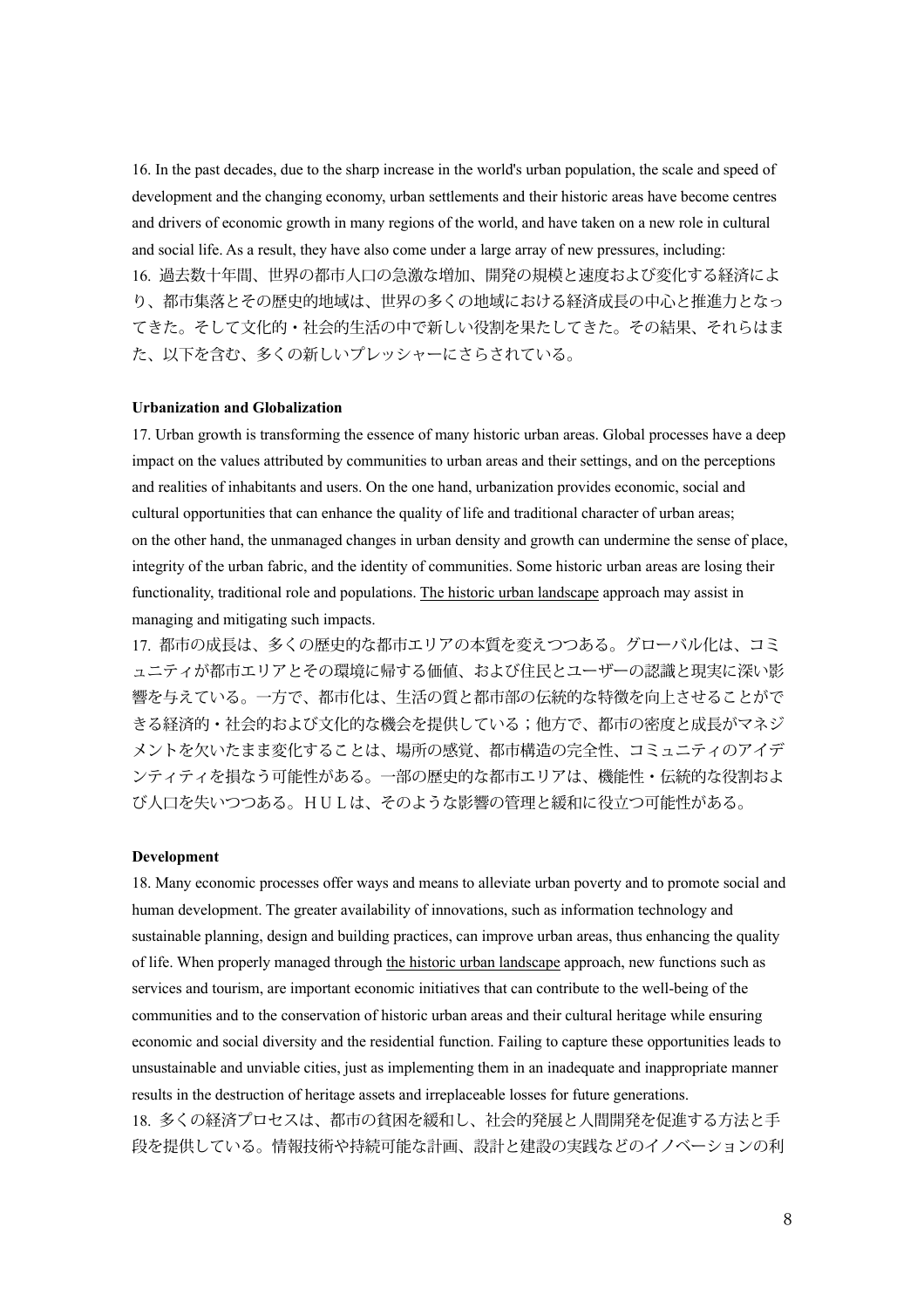用可能性が高まると、都市エリアが改善され、生活の質が向上する。HULアプローチを通じ て適切に管理された場合、サービスや観光などの新しい機能が重要な経済的取り組みとなり、 コミュニティの幸せに貢献し、経済的および社会的多様性と居住機能を確保しながら、歴史的 都市地域とその文化遺産の保全に貢献することができる。これらの機会を捉えることができな ければ、持続可能でない生存不能な都市がもたらされる。不十分で不適切な方法でそれらを実 行すると、歴史遺産という資産が破壊され、将来の世代にとってかけがえのない損失が発生す る

#### **Environment**

19. Human settlements have constantly adapted to climatic and environmental changes including those resulting from disasters. However, the intensity and speed of present changes are challenging our complex urban environments. Concern for the environment, in particular for water and energy consumption, calls for approaches and new models for urban living, based on ecologically sensitive policies and practices aiming at strengthening sustainability and the quality of urban life. Many of these initiatives, however, should integrate natural and cultural heritage as resources for sustainable development.

19. 人間の居住地は、災害によるものを含め、気候変動や環境変動に常に適応してきた。しか し、現在の変化の激しさとスピードは、私たちの複雑な都市環境を脅かしている。環境、特に 水とエネルギーの消費に対する関心は、持続可能性と都市生活の質の強化を目指す生態学的に 敏感な政策と実践に基づく、都市生活のためのアプローチと新しいモデルを求めている。しか し、これらのイニシアチブ新しい提案の多くは、持続可能な発展のための資源として自然およ び文化遺産を統合する必要がある。

20. Changes to historic urban areas can also result from sudden disasters and armed conflicts. These may be short lived but can have lasting effects. The historic urban landscape approach may assist in managing and mitigating such impacts.

20.歴史的な都市部への変化は、突然の災害や武力紛争から生じる可能性もある。これらは短命 かもしれないが、影響は長く続く可能性がある。HULアプローチは、そのような影響の管理 と軽減に役立つ可能性がある。

## **Ill. POLICIES**

III. 政策

21. Modern urban conservation policies, as reflected in existing international recommendations and charters, have set the stage for the preservation of historic urban areas. However, present and future challenges require the definition and implementation of a new generation of public policies identifying and protecting the historic layering and balance of cultural and natural values in urban environments. 21.現代の都市保存政策は、既存の国際的な勧告や憲章に反映されているように、歴史的な都市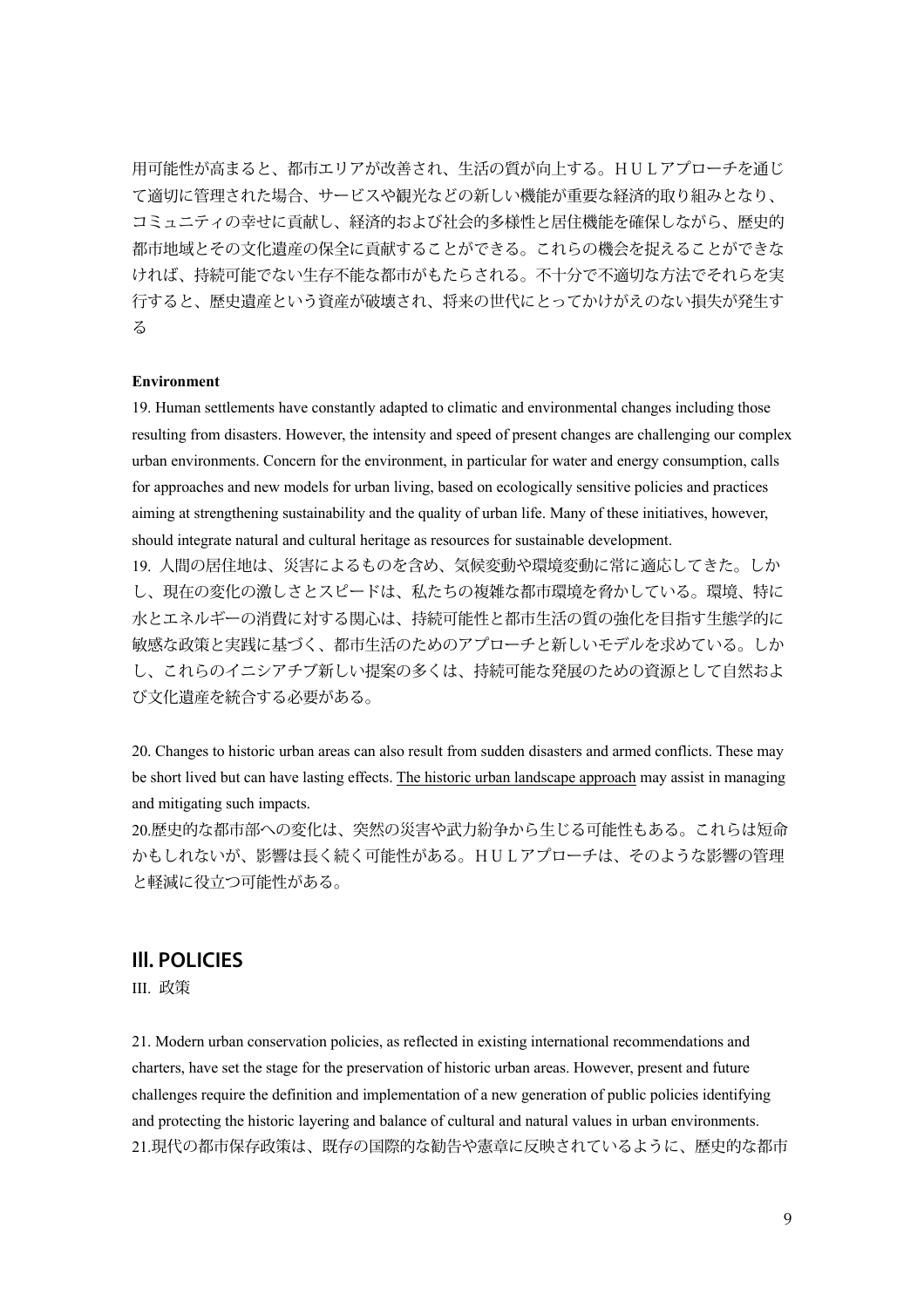エリアを保存する舞台を整えている。しかしながら、現在および将来の課題には新世代の公共 政策を定めと実施することが必要である。都市環境における文化的価値と自然価値の歴史的な 積み重ねとバランスを特定し保存する政策である。

22. Conservation of the urban heritage should be integrated in general policy planning and practices and those related to the broader urban context. Policies should provide mechanisms for balancing conservation and sustainability in the short- and long-term. Special emphasis should be placed on the harmonious integration between the historic urban fabric and contemporary interventions. In particular, the responsibilities of the different stakeholders are the following:

22. 都市遺産の保全は、一般的な政策の計画と実践、およびより広い都市の文脈に関連するも のに統合されるべきである。政策は、短期的および長期的に保全と持続可能性のバランスをと るためのメカニズムを提供する必要がある。特に、歴史的な都市構造と現代の介入との調和の とれた統合に重点を置く必要がある。 とりわけ、さまざまな利害関係者の責任は次のとおりで ある。

a) Member States should integrate urban heritage conservation strategies into national development policies and agendas according to the historic urban landscape approach. Within this framework, local authorities should prepare urban development plans taking into account the area's values, including landscape and other heritage values, and their associated features.

a)加盟国は、HULアプローチに従って、都市遺産保存戦略を国の開発政策および課題に統合 する必要がある。この枠組みの中で、地方自治体は、ランドスケープやその他の歴史遺産の価 値を含むエリアの価値、およびそれらに関連する特徴を考慮に入れて、都市開発計画を準備す る必要がある。

b) Public and private stakeholders should cooperate inter alia through partnerships to ensure the successful application of the historic urban landscape approach.

b)公共および民間の利害関係者は、HULアプローチの適用を成功させるために、とりわけパ ートナーシップを通じて協力する必要がある。

c) International organizations dealing with sustainable development processes should integrate the historic urban landscape approach into their strategies, plans and operations.

c)持続可能な開発プロセスを扱う国際機関は、HULアプローチを、それらの戦略、計画、お よび運用に統合する必要がある。

d) National and international non-governmental organizations should participate in developing and disseminating tools and best practices for the implementation of the historic urban landscape approach. d) 国内および国際的な非政府組織は、HULアプローチを実施するためのツールとベストプラ クティスの開発と普及に参加する必要がある。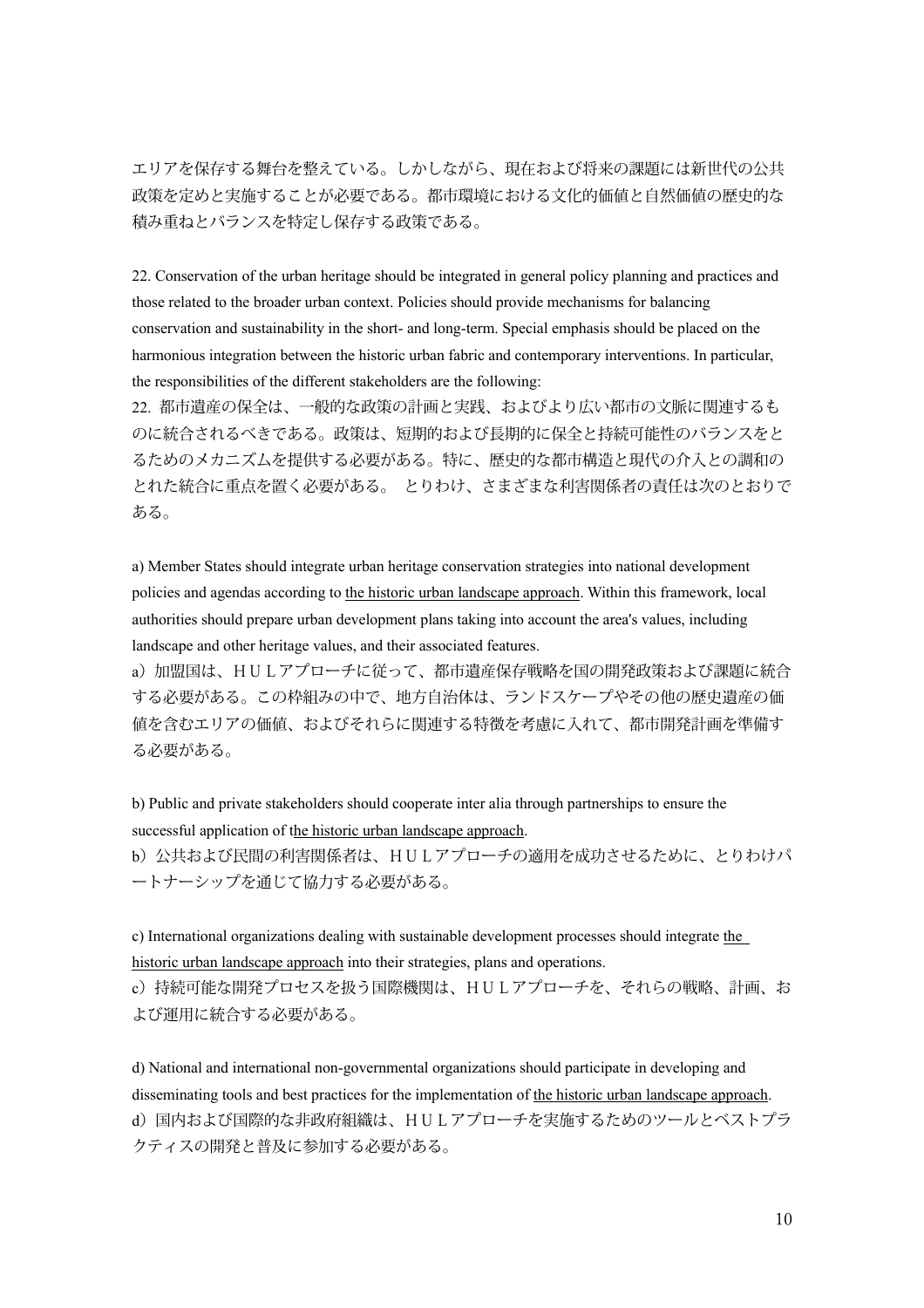23. All levels of government - local, national/federal, regional - aware of their responsibility, should contribute to the definition, elaboration, implementation and assessment of urban heritage conservation policies. These policies should be based on a participatory approach of all stakeholders and coordinated from both an institutional and sectorial viewpoint.

23.すべてのレベルの政府-地方、国/連邦、地域-は彼らの責任を認識し、都市遺産保存政策 の決定、精緻化、実施、評価に貢献すべきである。これらのポリシーは、すべての利害関係者 の参加型アプローチに基づいて、制度的および部門別の両方の観点から調整されるべきであ る。

### **IV. TOOLS**

IV. ツール(手段)

24. The approach based on the historic urban landscape implies the application of a range of traditional and innovative tools adapted to local contexts. Some of these tools, which need to be developed as part of the process involving the different stakeholders, might include:

24. HULに基づくアプローチは、地域の状況に適応した伝統的で革新的なツールの範囲の適 用を意味する。これらのツールの一部は、さまざまな利害関係者が関与するプロセスの一部と して開発される必要があり、以下が含まれる:

a) Civic engagement tools should involve a diverse cross-section of stakeholders and empower them to identify key values in their urban areas, develop visions that reflect their diversity, set goals, and agree on actions to safeguard their heritage and promote sustainable development. These tools, which constitute an integral part of urban governance dynamics, should facilitate intercultural dialogue by learning from communities about their histories, traditions, values, needs, and aspirations and by facilitating the mediation and negotiation between conflicting interests and groups.

a)市民参加ツールは、多様な切断面の利害関係者が関与し、彼らに彼らの都市エリアの主要な 価値を特定し、彼らの多様性を反映したビジョンを展開し、目標を設定し、彼らの遺産を保護 し持続可能な発展を促進する行動に合意する権限を与える。これらのツールは、都市ガバナン スのダイナミクスの不可欠な部分を構成し、異文化間の対話が進むようにする。その歴史、伝 統、価値観、ニーズ、願いについてコミュニティから学び、対立する利益とグループの間の調 停と交渉を促進する。

b) Knowledge and planning tools should help protect the integrity and authenticity of the attributes of urban heritage. They should also allow for the recognition of cultural significance and diversity, and provide for the monitoring and management of change to improve the quality of life and of urban space. These tools would include documentation and mapping of cultural and natural characteristics. Heritage,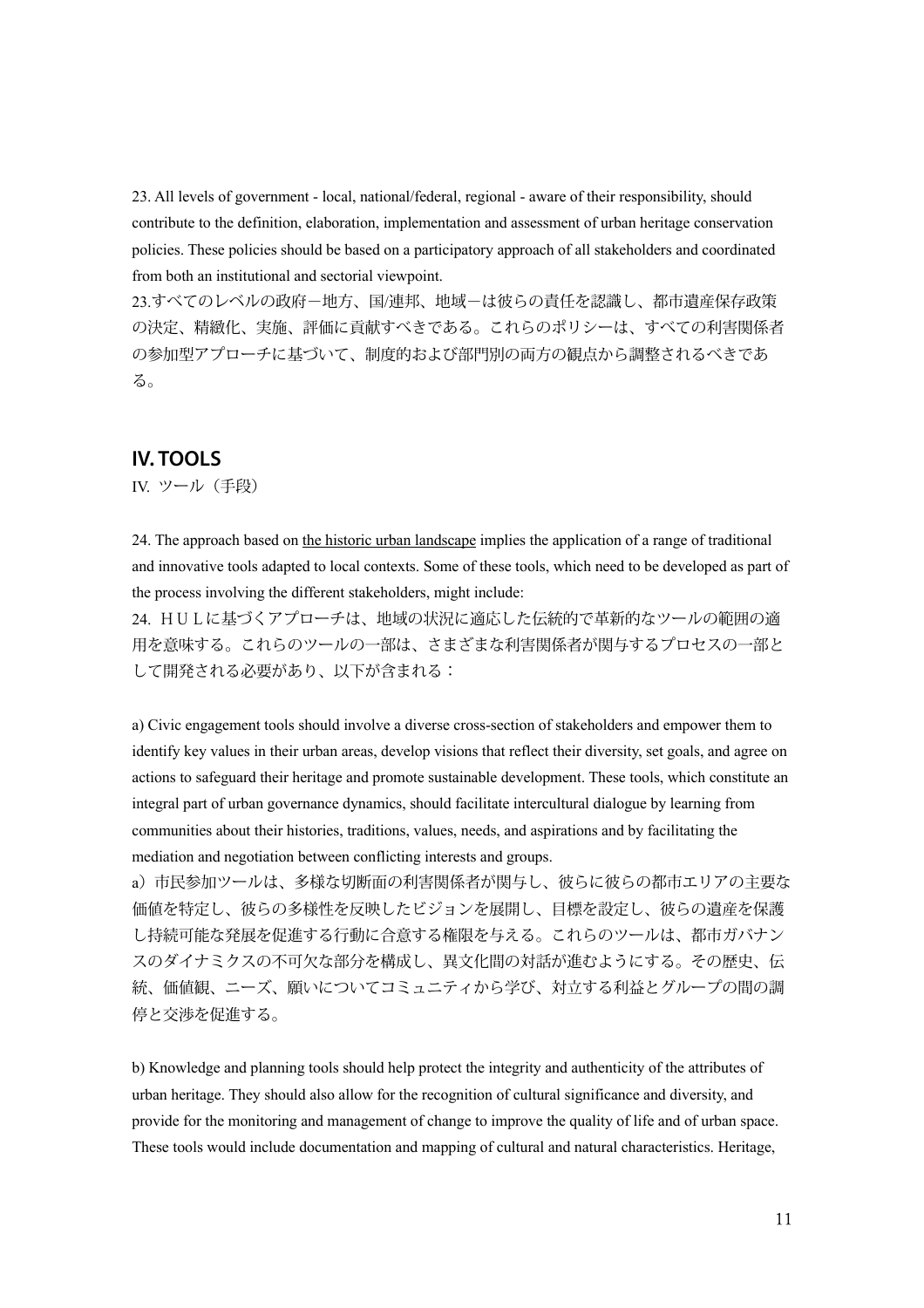social and environmental impact assessments should be used to support and facilitate decision-making processes within a framework of sustainable development.

b)知識と計画のツールは、都市遺産の属性のインテグリティとオーセンティシティを保護する のに役立つ。それらはまた、文化的重要性と多様性の認識を可能にし、生活の質と都市空間の 改善のため、変化のモニタリングとマネジメントを提供する。これらツールには、文化的特性 と自然特性についての文書とマッピングが含まれる。歴史的遺産・社会および環境への影響評 価が、持続可能な開発の枠組み内で意思決定プロセスをサポートしファシリテートするために 用いられる。

c) Regulatory systems should reflect local conditions and may include legislative and regulatory measures aiming at the conservation and management of the tangible and intangible attributes of the urban heritage, including their social, environmental and cultural values. Traditional and customary systems should be recognized and reinforced as necessary.

c)規制システムは、地域の状況を反映し、社会的・環境的・文化的価値を含む都市遺産の有形 無形の属性の保存と管理を目的とする立法および規制措置を含む。伝統的かつ慣習的なシステ ムを評価し、必要に応じて強化する。

d) Financial tools should aim to build capacities and support innovative income-generating development, rooted in tradition. In addition to government and global funds from international agencies, financial tools should be effectively employed to foster private investments at the local level. Micro credit and other flexible financing to support local enterprise, as well as a variety of models of partnerships, are also central to making the historic urban landscape approach financially sustainable.

d)金融ツールは、キャパシティーを構築し、伝統に根ざした革新的な収入創出開発をサポート することを目的とする。政府および国際機関からのグローバルな資金に加えて、地方レベルで の民間投資を促進するために、金融ツールを効果的に使用する必要がある。地元企業をサポー トするためのマイクロクレジットやその他の柔軟な資金調達、およびパートナーシップのさま ざまなモデルも、HULアプローチを財政的に持続可能なものにするための中心となる。

## **V. CAPACITY-BUILDING, RESEARCH, INFORMATION AND COMMUNICATION**

V. キャパシティ・ビルディング(能力構築)、調査、情報およびコミュニケーション

25.Capacity-building should involve the main stakeholders: communities, decision-makers, and professionals and managers, in order to foster understanding of the historic urban landscape approach and its implementation. Effective capacity-building hinges on an active collaboration of these main stakeholders, aimed to adapt the implementation of this Recommendation to regional contexts to define and refine the local strategies and objectives, action frameworks and resource mobilization schemes.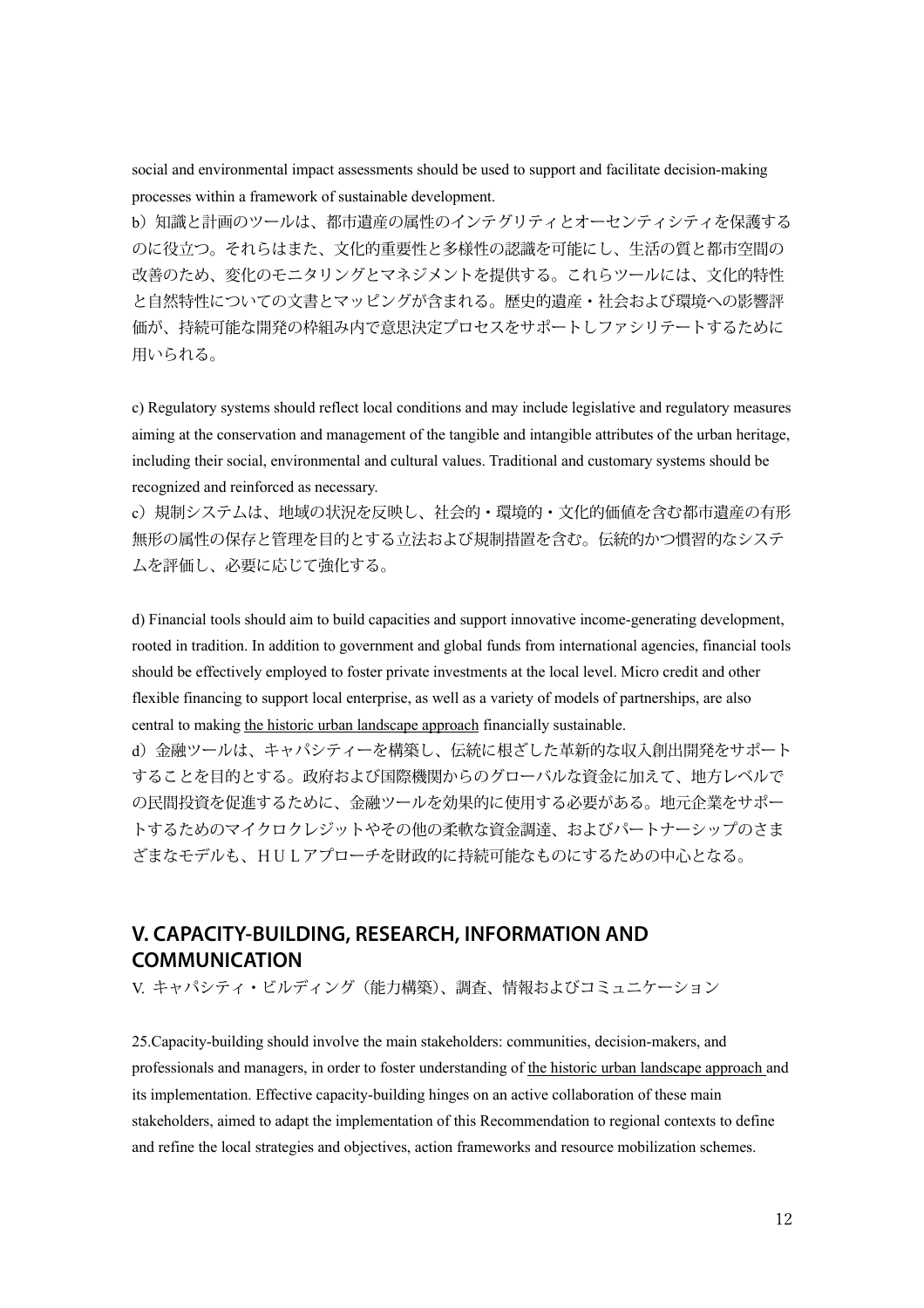25. キャパシティ・ビルディングには、主要な利害関係者が関与する必要がある:コミュニテ ィ、意思決定者、および専門家とマネージャで、HULアプローチとその実施に関する理解を 深める。効果的な能力構築は、これらの主要な利害関係者の積極的なコラボレーションにかか っており、この勧告の実装を地域の状況に適合させ、地域の戦略と目的、行動の枠組みおよび 資源動員スキームを定め改善することを目ざす。

26.Research should target the complex layering of urban settlements, in order to identify values, understand their meaning for the communities and present them to visitors in a comprehensive manner. Academic and university institutions and other centres of research should be encouraged to develop scientific research on aspects of the historic urban landscape approach and cooperate at the local, national, regional and international level. It is essential to document the state of urban areas and their evolution, to facilitate the evaluation of proposals for change and to improve protective and managerial skills and procedures.

26. 調査は、都市居住地の複雑な積み重ねをターゲットにし、価値を特定するために、それら のコミュニティにとっての意味を理解し、それらを包括的な方法で訪問者にプレゼンする。学 術機関、大学機関、およびその他の研究センターは、HULアプローチの側面に関する科学的 調査を発展させ、地方、国、地域、国際レベルで協力するよう奨励される。都市エリアとその 進化の状態を文書として記録し、変化の提案の評価を容易にし、保護および管理のスキルと手 順を改善することが不可欠である。

27.Encourage the use of information and communication technology to document, understand and present the complex layering of urban areas and their constituent com-ponents. The collection and analysis of this data is an essential part of the knowledge of urban areas. To communicate with all sectors of society, it is particularly important to reach out to youth and all under-represented groups in order to encourage their participation.

都市エリアの複雑な層を文書化し理解しプレゼンするにあたり、情報およびコミュニケーショ ンテクノロジーの活用を奨励する。このようなデータの収集と分析は、都市エリアの知識の重 要な部分となる。社会のすべての部門とコミュニケーションをとるためには、若者やすべての 少数派グループに手を差し伸べて、その参加を奨励することが特に重要である。

## **VI. INTERNATIONAL COOPERATION**

VI. 国際協力

28.Member States and international governmental and non-governmental organizations should facilitate public understanding and involvement in the implementation of the historic urban landscape approach, by disseminating best practices and lessons learned from different parts of the world, in order to strengthen the network of knowledge-sharing and capacity-building.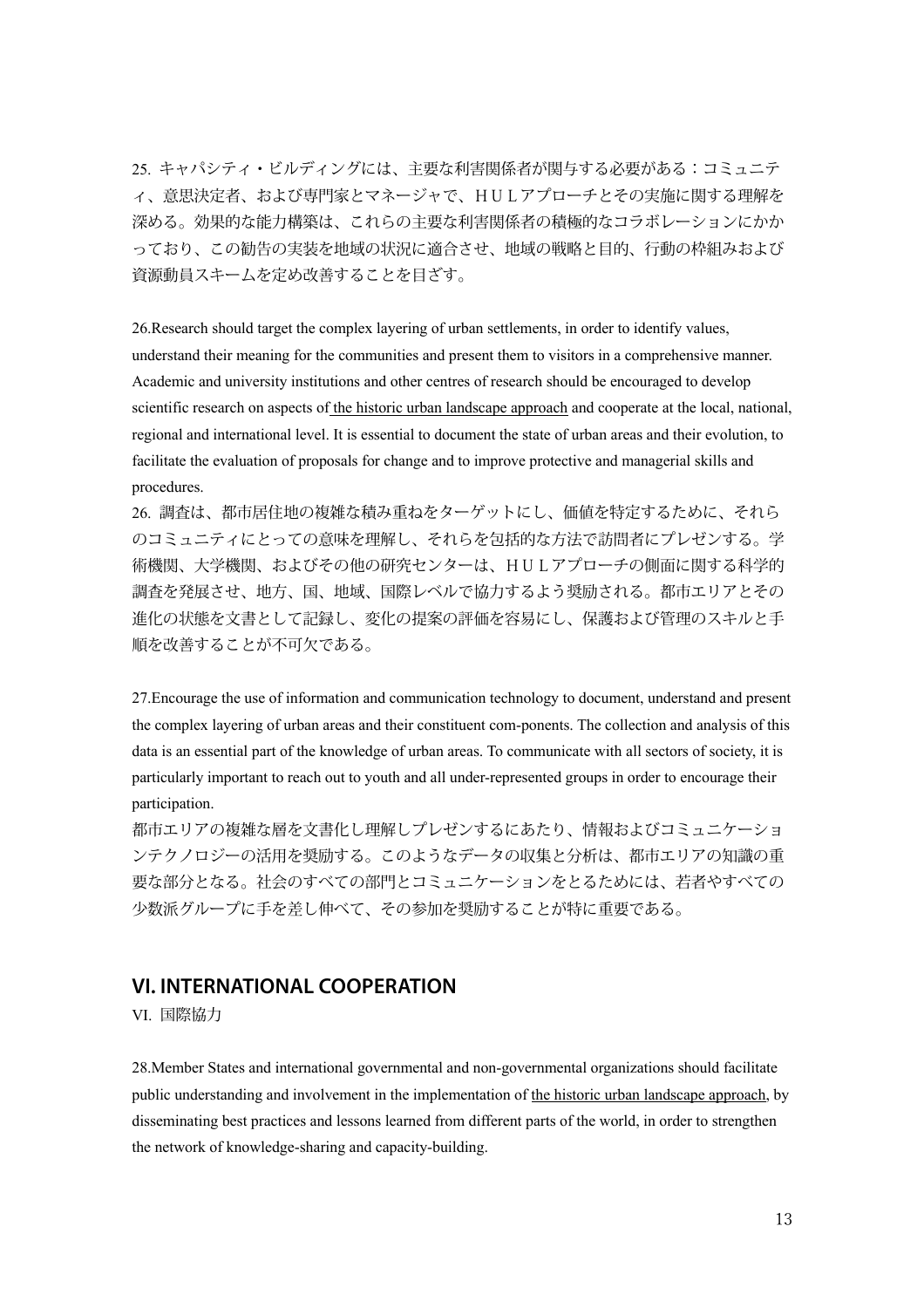28. 加盟国および国際政府および非政府組織は、HUL アプローチの実施にあたり、人々の理解 と参加を容易にすべきである。そのために、世界の他の場所から学んだベストプラクティスと 教訓を広め、知識を共有しキャパシティ・ビルディングのネットワークを強化する。

29.Member States should promote multinational cooperation between local authorities. 29.加盟国は地方自治体間の多国籍協力を促進すべきである。

30.International development and cooperation agencies of Member States, non-governmental organisations and foundations, should be encouraged to develop methodologies which take into account the historic urban landscape approach and to harmonise them with their assistance programmes and projects pertaining to urban areas.

30. 加盟国の国際開発・協力機関、非政府組織そして財団は、HULアプローチを考慮に入 れ、それらを都市エリアに関連する支援プログラムやプロジェクトと調和させる方法論を開発 するよう奨励されるべきである。

## **APPENDIX Glossary of definitions**

#### **Historic area/city (from the 1976 Recommendation)**

"Historic and architectural (including vernacular) areas" shall be taken to mean any groups of buildings, structures and open spaces including archaeological and palaeontological sites, constituting human settlements in an urban or rural environment, the cohesion and value of which, from the archaeological, architectural, prehistoric, historic, aesthetic or sociocultural point of view are recognized. Among these "areas", which are very varied in nature, it is possible to distinguish the following "in particular: prehistoric sites, historic towns, old urban quarters, villages and hamlets as well as homogeneous monumental groups, it being understood that the latter should as a rule be carefully preserved unchanged. 「歴史的および建築的(ヴァナキュラーを含む)エリア」は、考古学的および古生物学的サイ トを含む建物、構造物およびオープンスペースのグループを意味し、そのつながりと価値が、 考古学、建築、先史時代、歴史的、美的または社会文化的な視点から認められる都市または農 村環境の人間の居住地を構成する。その性質上非常に多様なこれらの「エリア」の中でも、以 下はほかと区別することができる「特に:先史時代の遺跡、歴史的な町、古い都市の地区、 村、集落、および均質な記念物のグループ。後者は、原則として、変更せずに慎重に保存する 必要があると理解されている。

#### **Historic urban area (from the ICOMOS Washington Charter)**

Historic urban areas, large and small, include cities, towns and historic centres or quarters, together with their natural and man-made environments. Beyond their role as historical documents, these areas embody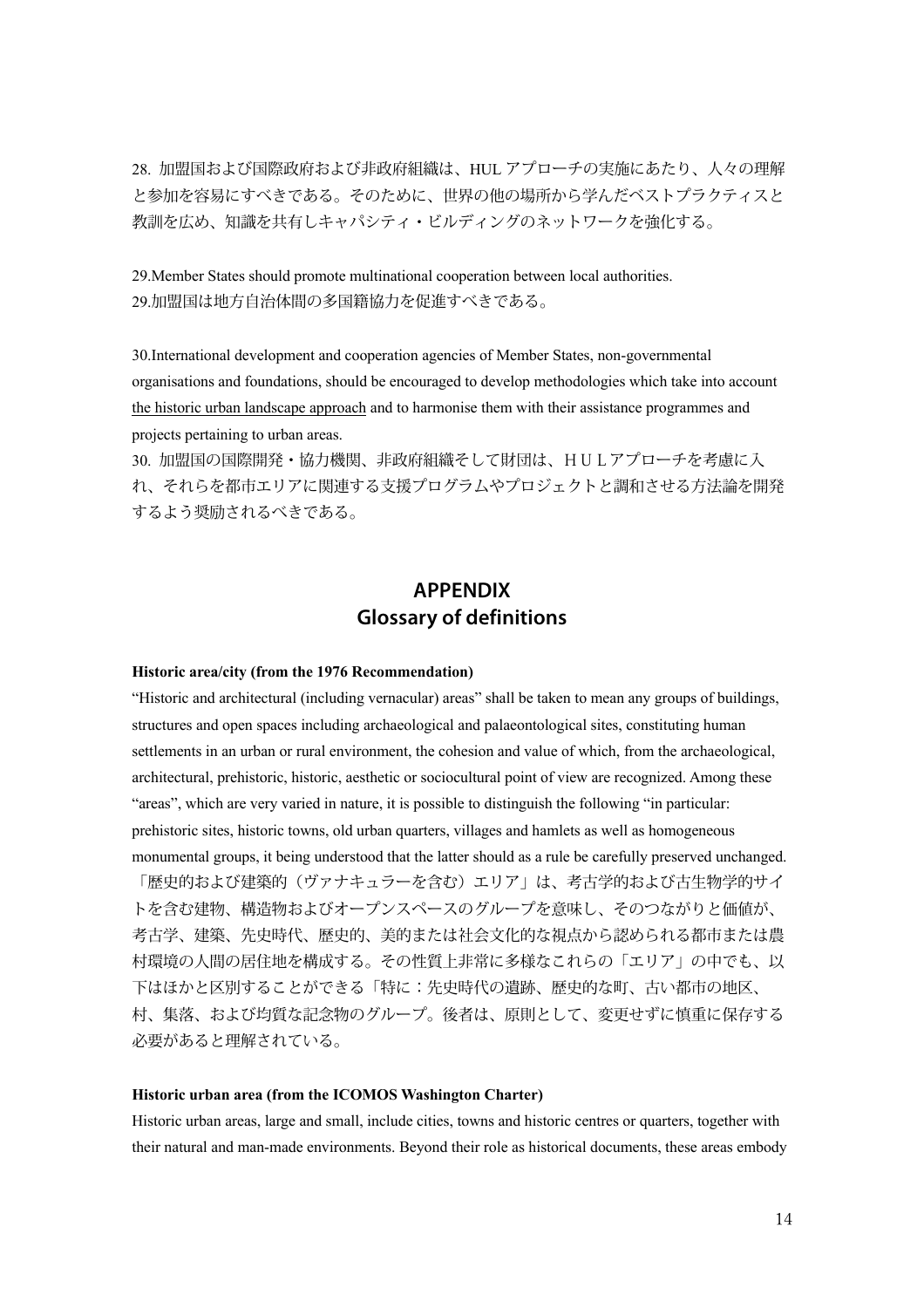the values of traditional urban cultures.

「歴史的都市エリア」は、大小とりどりで、以下を含む:都市、町、歴史的中心または地区、 および自然環境と人工環境。これらエリアは、歴史の記録としての役割にとどまらず、伝統的 な都市文化の価値を具体的に表現している

#### **Urban heritage**

### **(from European Union research report No 16 (2004), Sustainable development of Urban historical areas through and active Integration within Towns – SUIT)**

Urban heritage comprises three main categories:

- Monumental heritage of exceptional cultural value;
- Non-exceptional heritage elements but present in a coherent way with a relative abundance;
- New urban elements to be considered (for instance):
	- The urban built form:
	- The open space: streets, public open spaces;
	- Urban infrastructures: material networks and equipments.

「都市遺産」は、3 つの主要なカテゴリで構成される:

- 卓越した文化的価値のある記念物的遺産;
- 並外れたものではないが、比較的豊富にまとまって存在している歴史遺産の要素;
- 斟酌すべき新しい都市の要素(たとえば):
	- 都市のかたち;
	- オープンスペース:街路、公共のオープンスペース;
	- 都市インフラ:重要なネットワークと設備

#### **Urban conservation**

Urban conservation is not limited to the preservation of single buildings. It views architecture as but one element of the overall urban setting, making it a complex and multifaceted discipline. By definition, then, urban conservation lies at the very heart of urban planning.

「都市の保全」は単一の建物の保存に限定されない。都市環境全体を複雑で多面的な分野と し、建築はまさにそのひとつの要素と見なす。そのため、当然のことながら、都市の保全は都 市計画のまさに中心に位置する。

\*上記対訳では、conservation: 保全、preservation: 保存としている、protection:保護

#### **Built environment**

The built environment refers to human-made (versus natural) resources and infrastructure designed to support human activity, such as buildings, roads, parks, and other amenities.

「建設された環境」とは、人間が作った(自然に対して)、人間の活動を支えるようにデザイン された資源とインフラで、建物、道路、公園およびその他の設備などである。